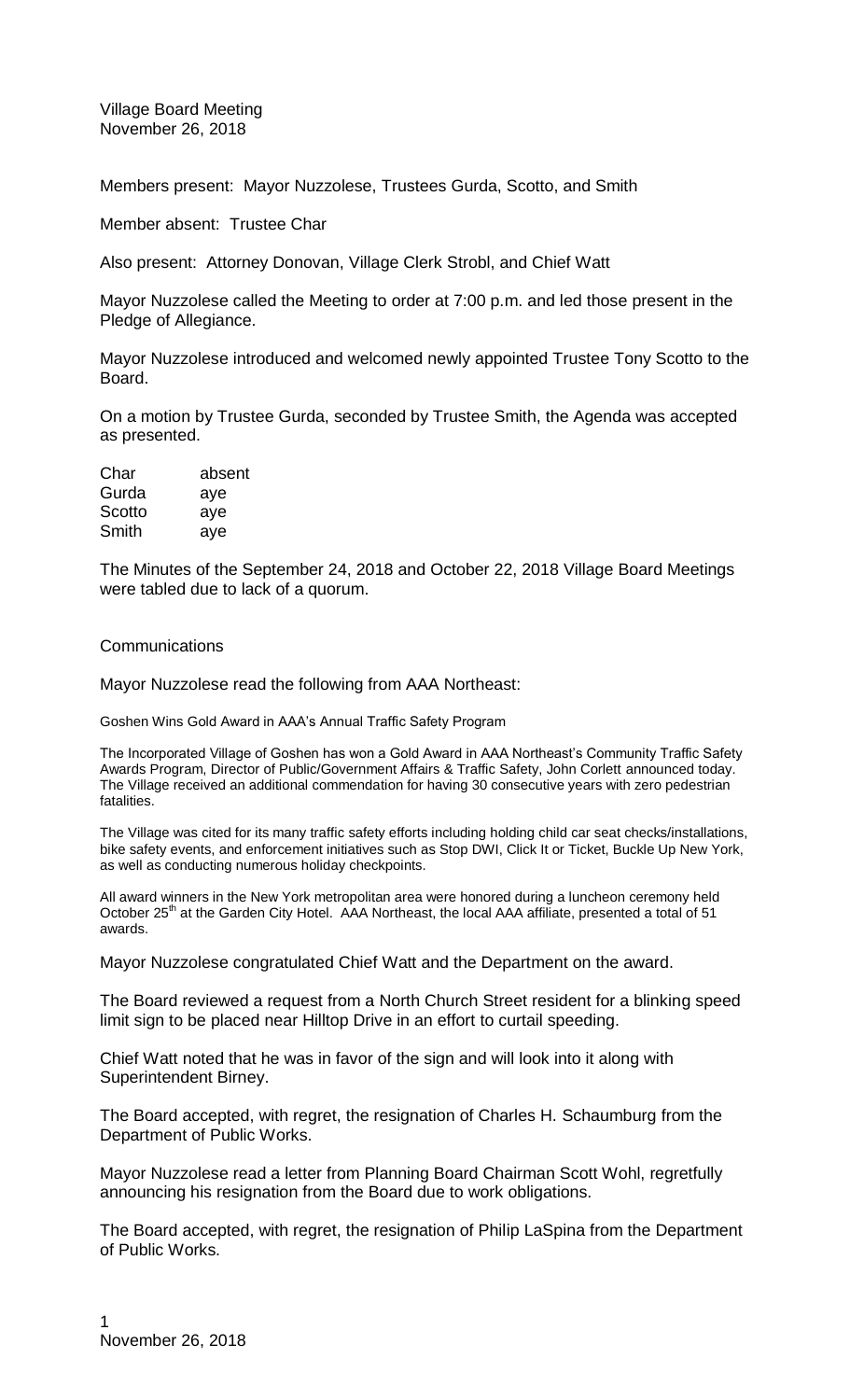## Items of Business

Marcia Jacobowitz, Esq. addressed the Board regarding acceptance of the offers of dedication of roads and improvements in Section 2B of Harness Estates.

The following was moved by Trustee Smith, and seconded by Trustee Gurda:

**WHEREAS,** the residential subdivision known as "Harness Estates, Phase 2B" has heretofore received conditional final subdivision approval from the Village of Goshen Planning Board; and

**WHEREAS**, the subdivider now wishes to file the subdivision plat in the Office of the Orange County Clerk; and

**WHEREAS**, pursuant to the Resolution of Approval issued by the Planning Board and further in accordance with the applicable provisions of the Code of the Village of Goshen and New York State Village Law, the subdivider is required to prepare and submit certain Irrevocable Offers of Dedication and Easements as well as post the necessary and required Performance Bond amounts with the Village as well as deposit the necessary engineering inspection fees in escrow; and

**WHEREAS**, the Village Engineer, Lanc & Tully Engineering and Land Surveying, P.C., pursuant to correspondence dated November 21, 2018 has established the required Performance Bond amounts as well as the required Inspection Fees;

## **NOW, THEREFORE, IT IS HEREBY,**

**RESOLVED,** that the Performance Bond amount for the completion of Cane Court be established as \$312,247.80 and that a Performance Bond, satisfactory to the Village Attorney, in a form authorized by New York State Village Law 7-730(9), be posted with the Village of Goshen prior to the Planning Board Chair affixing her signature to the subdivision plat; and it is further

**RESOLVED**, that the engineering inspection fees in the amount of \$25,576.56 relative to required inspections for Cane Court be deposited with the Village of Goshen prior to the Planning Board Chair affixing her signature to the subdivision plat; and it is further

**RESOLVED**, that the Performance Bond for the completion of Mazzella Court be established in the amount of \$464,892.00 and that a Performance Bond, satisfactory to the Village Attorney, in a form authorized by New York State Village Law 7-730(9) be posted with the Village of Goshen prior to the Planning Board Chair affixing her signature to the subdivision plat; and it is further

**RESOLVED**, that the engineering inspection fees in the amount of \$13,976.46 relative to required inspections for Mazzella Court be deposited with the Village of Goshen prior to the Planning Board Chair affixing her signature to the subdivision plat; and it is further

**RESOLVED**, that the necessary Irrevocable Offer of Dedication for that certain parcel to be dedicated to the Village of Goshen, the dedication of Murray Avenue North, Mazzella Court and Cane Court as well as the Access Easement Agreement for Lot #30, the Snow Storage Easement Agreement for Lots #29, #30, #42 and #43 and the Utility Easement Agreement for Lots #20, #21, #22, #23 and #24, all of which have heretofore been reviewed and approved by the Village Attorney and Village Engineer be filed with the Orange County Clerk simultaneously with the filing of the said subdivision plat.

| Char   | absent |
|--------|--------|
| Gurda  | aye    |
| Scotto | aye    |
| Smith  | aye    |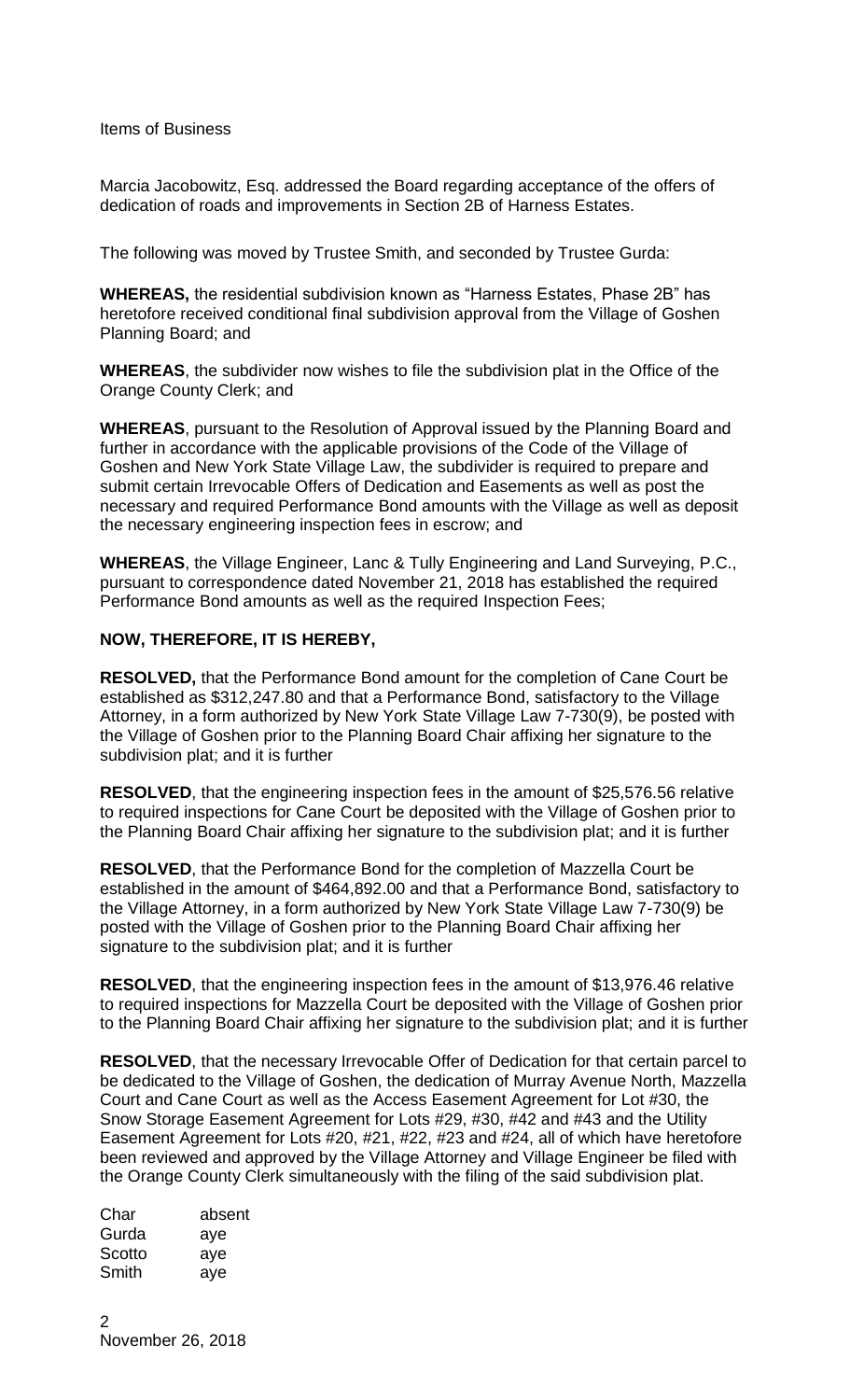The Board discussed a request from the Goshen Board of Fire Commissioners for the adoption of a law to assess a \$250.00 fine per incident for removal of, or tampering with, alarm systems. Attorney Donovan was asked to draft a Local Law.

The Board affirmed that the following took place on October 29, 2018:

On the recommendation of Chief Watt, Cody R. Hunt is hereby appointed Part Time Police Officer for the Village of Goshen Police Department at a salary of \$24.10 per hour. This appointment takes effect upon satisfactory completion of pre-employment paper work, and includes a maximum probationary period of 18 months.

| *Char      | aye |
|------------|-----|
| *Gurda     | aye |
| *Smith     | aye |
| *Nuzzolese | aye |

\* Vote by electronic mail due to time-sensitivity

On a motion by Trustee Smith, seconded by Trustee Gurda, Maria Dickerson is hereby appointed Part Time Court Attendant for the Village of Goshen at a salary of \$17.23 per hour.

This appointment is effective upon successful completion of pre-employment physical and paperwork.

| Char   | absent |
|--------|--------|
| Gurda  | aye    |
| Scotto | aye    |
| Smith  | aye    |
|        |        |

On a motion by Trustee Gurda, seconded by Trustee Scotto, the Village of

Goshen will allow free parking in the downtown area from December 3, 2018, through

January 1, 2019.

| Char   | absent |
|--------|--------|
| Gurda  | aye    |
| Scotto | aye    |
| Smith  | aye    |

On a motion by Trustee Smith, seconded by Trustee Gurda, the Mayor is hereby authorized to sign Change Order No. 2 for the Prospect Reservoir Water Storage Tank #2. This Change Order is necessary for the installation of a French drain around the rear of the new water storage tank to collect and discharge unforeseen groundwater from the toe of the cut slope towards the reservoir and away from the filter plant and lagoons.

This Change Order increases the Contract Price by \$11,376.40.

| Char   | absent |
|--------|--------|
| Gurda  | aye    |
| Scotto | aye    |
| Smith  | aye    |